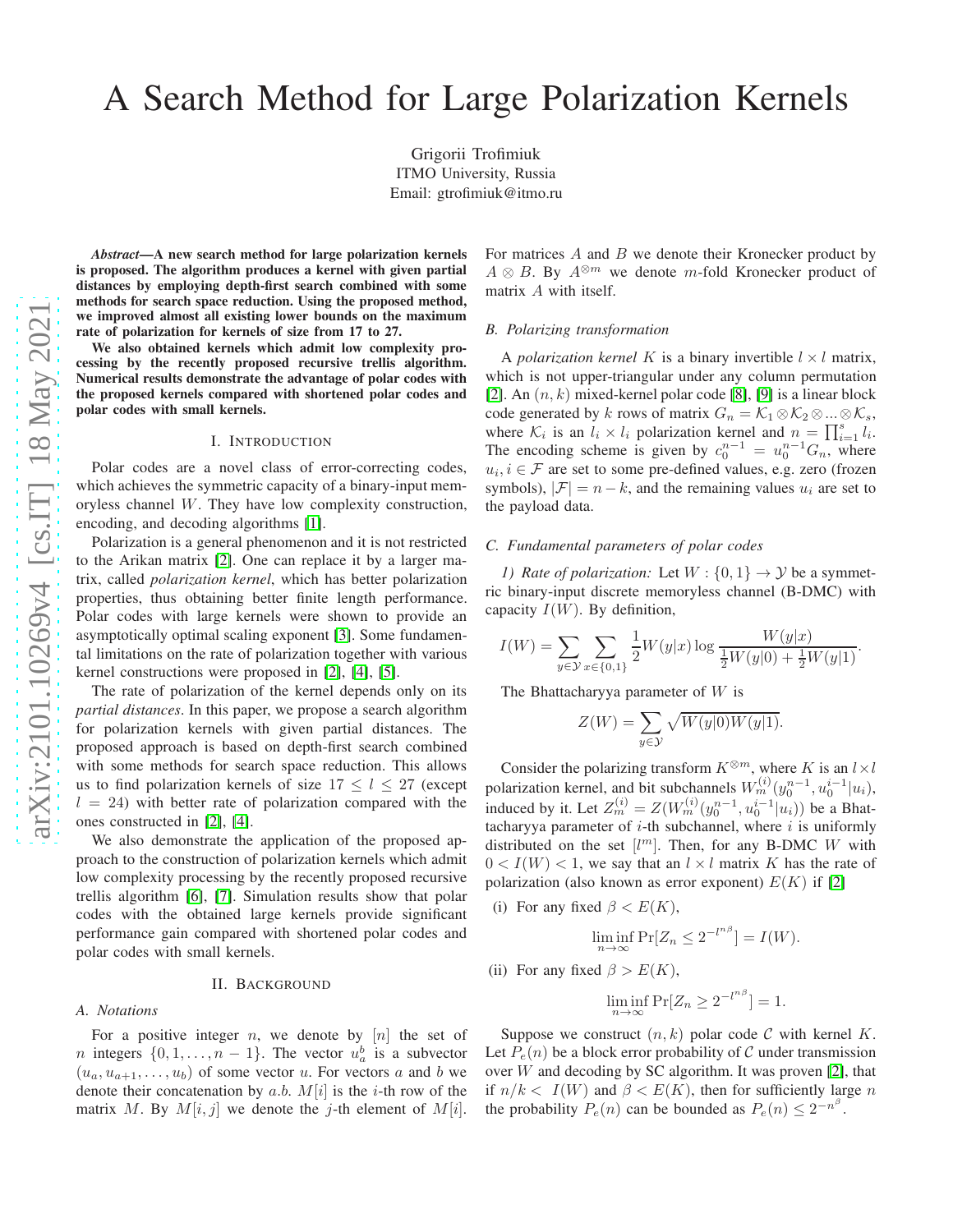It turns out that the rate of polarization is independent of channel W. Namely, let  $\langle g_1, g_2, \ldots, g_k \rangle$  be a linear code, generated by vectors  $g_1, g_2, \ldots, g_k$ . Let  $d_H(a, b)$  be the Hamming distance between a and b. Let  $d_H(b, \mathcal{C}) = \min_{c \in \mathcal{C}} d_H(b, c)$  be a minimum distance between vector  $b$  and linear block code C. Let  $\operatorname{wt}(b) = d_H(b, 0)$ .

The *partial distances*(PD)  $\mathcal{D}_i$ ,  $i = 0, \ldots, l - 1, l \times l$  of the kernel  $K$  are defined as follows:

$$
\mathcal{D}_i = d_H(K[i], \langle K[i+1], \dots, K[i-1] \rangle), i \in [l-1], (1)
$$

$$
\mathcal{D}_{l-1} = d_H(K[l-1], \mathbf{0}).\tag{2}
$$

The vector D is referred to as a *partial distances profile* (PDP). It was shown in [\[2\]](#page-5-1) that for any B-DMC W and any  $l \times l$ polarization kernels  $K$  with PDP  $D$ , the rate of polarization  $E(K)$  is given by

$$
E(K) = \frac{1}{l} \sum_{i=0}^{l-1} \log_l \mathcal{D}_i.
$$
 (3)

It is possible to show that by increasing kernel dimension l to infinity, it is possible to obtain  $l \times l$  kernels with rate of polarization arbitrarily close to 1 [\[2\]](#page-5-1). Explicit constructions of kernels with high rate of polarization are provided in [\[4\]](#page-5-3), [\[5\]](#page-5-4).

*2) Scaling exponent:* Another crucial property of polarization kernels is the *scaling exponent*. Let us fix a binary discrete memoryless channel W of capacity  $I(W)$  and a desired block error probability  $P_e$ . Given W and  $P_e$ , suppose we wish to communicate at rate  $I(W) - \Delta$  using a family of  $(n, k)$  polar codes with kernel K. The value of n scales as  $O(\Delta^{-\mu(K)})$ , the constant  $\mu(K)$  is known as the scaling exponent [\[10\]](#page-5-9). The scaling exponent depends on the channel. Unfortunately, the algorithm of its computation is only known for the case of the binary erasure channel [\[10\]](#page-5-9), [\[11\]](#page-5-10). It is possible to show [\[12\]](#page-5-11), [\[13\]](#page-5-12) that there exist  $l \times l$  kernels  $K_l$ , such that  $\lim_{l\to\infty}\mu(K_l)=2$ , i.e. the corresponding polar codes provide an optimal scaling behaviour. Constructions of the kernels with good scaling exponent are provided in [\[14\]](#page-5-13), [\[15\]](#page-5-14).

### III. SEARCH ALGORITHM

In this section we describe an algorithm, which searches for an  $l \times l$  kernel with the required partial distance profile. We start from a basic idea and add some improvements, which reduce the overall search space.

### *A. Basic algorithm*

For given  $l \times l$  kernel K we define a sequence of  $(l, l \phi, d_K^{(\phi)}$ ) *kernel codes*  $\mathcal{C}_K^{(\phi)}=\langle K[\phi],\ldots,K[l\!-\!1]\rangle,$   $\phi\in[l],$  and  $\mathcal{C}_K^{(l)}$  contains only zero codeword. Suppose we want to obtain an  $l \times l$  polarization kernel K with given PDP D. Our idea is to successively construct such a kernel starting from row  $K[l-1]$ to row K[0]. It is convenient to define sets of *candidate rows*  $\mathbb{M}_{\phi}, \phi \in [l],$  i.e. for each obtained K its rows  $K[\phi] \in \mathbb{M}_{\phi}$ . The definition of partial distances allows us to initialize these sets as  $\mathbb{M}_{\phi}^{(def)} = \{v_0^{l-1} | v_0^{l-1} \in \mathbb{F}_2^l, \text{wt}(v) \ge \mathcal{D}_{\phi}\}.$ 

This approach can be described in terms of depth-first search over candidate rows, which is illustrated in Alg. [1.](#page-1-0)

<span id="page-1-0"></span>Algorithm 1: BasicKernelSearch $(K, \phi, M, \mathcal{D})$ 

<span id="page-1-4"></span><span id="page-1-2"></span>1 if  $\phi = -1$  then  $2$  return  $K$ ; 3 for *each*  $v \in M_{\phi}$  do 4  $\Big| d \leftarrow d_H(v, \mathcal{C}_K^{(\phi+1)});$ 5 if  $d = \mathcal{D}_{\phi}$  then 6 |  $K[\phi] \leftarrow v;$ 7 |  $K \leftarrow$ BasicKernelSearch $(K, \phi - 1, M, \mathcal{D})$ ; 8 if  $\widehat{K} \neq 0^{l \times l}$  then 9 **return**  $\widehat{K}$  ; 10 return  $0^{l \times l}$ ;

<span id="page-1-5"></span>One should start search by calling  $BasicKernelSearch(0^{l \times l}, l-1)$  $1,\mathbb{M}_{\phi}^{(def)}$  $\phi_{\phi}^{(def)}, \mathcal{D}$ ), where  $\mathbf{0}^{l \times l}$  is a zero  $l \times l$  matrix. At *phase*  $\phi$  the algorithm iterates through vectors  $v \in \mathbb{M}_{\phi}$  and checks whether  $d_H(v, \mathcal{C}_K^{(\phi+1)}) = \mathcal{D}_{\phi}$ . If such a row is found, the algorithm sets  $K[\phi] \leftarrow v$ , proceeds to phase  $\phi - 1$  and starts new search over rows  $v \in M_{\phi-1}$ . If there are no such rows, we return to phase  $\phi+1$  and continue iterating through  $v \in \mathbb{M}_{\phi+1}$ . The algorithm traverses the recursion tree until a kernel  $K$  with required PDP  $D$  is obtained or zero matrix  $0^{l \times l}$  is returned.

# *B. Evaluation of partial distances*

Let  $A(K^{(\phi)}_K)$  and  $A(K^{(\phi)}_K(v))$  be weight distributions of  $C(K^{(\phi)}_K)$  and coset  $\mathcal{C}_K^{(\bar{\phi})} \oplus v$ , respectively. Observe that

<span id="page-1-1"></span>
$$
A_K^{(\phi - 1)} = A_K^{(\phi)} + A_K^{(\phi)} (K[\phi - 1]). \tag{4}
$$

Equation [\(4\)](#page-1-1) implies that to obtain all partial distances one can compute the weight distribution of all kernel codes. A good survey of weight distribution computation algorithms can be found in [\[16\]](#page-5-15) together with a new method based on characteristic vector representation of linear codes.

In this work, for  $\phi > l/2$ , we compute partial distance directly by definition [\(1\)](#page-1-2). This allows us to stop the computation of partial distance  $d_H(v, \mathcal{C}_K^{(\phi+1)})$  once the row with weight less than  $\mathcal{D}_{\phi}$  is occurred, which quickly prunes unsuitable rows.

Let  $\bar{\mathcal{C}}_K^{(\phi)}$  be dual code of the kernel code  $\mathcal{C}_K^{(\phi)}$ . For phases  $\phi < l/2$  equation [\(4\)](#page-1-1) enables us to compute  $d_H(K[\phi-1], \mathcal{C}_K^{(\phi)})$ by calculation of weight distribution of codes  $\bar{\mathcal{C}}_K^{(\phi)}$ ,  $\bar{\mathcal{C}}_K^{(\phi-1)}$ , and application of MacWilliams identities.

# *C. Restriction of candidate rows*

<span id="page-1-3"></span>**Proposition 1** ([\[11\]](#page-5-10)). Let K and  $\hat{K}$  be  $l \times l$  polarization *kernels, where* K *is obtained from* K *by adding row i to row* j with  $j \leq i$ , then  $\mathcal{C}_{\widehat{K}}^{(i)} = \mathcal{C}_{K}^{(i)}$  for all  $i \in [l]$ *. Naturally,*  $E(\widehat{K}) = E(K)$  and  $\mu(\widehat{K}) = \mu(K)$ .

Proposition [1](#page-1-3) implies that any kernel  $K$  can be transformed by addition of row i to row j with  $j < i$  into kernel K with  $\mathcal{D}_i = \text{wt}(K[i]), i \in [l]$ , and same polarization properties as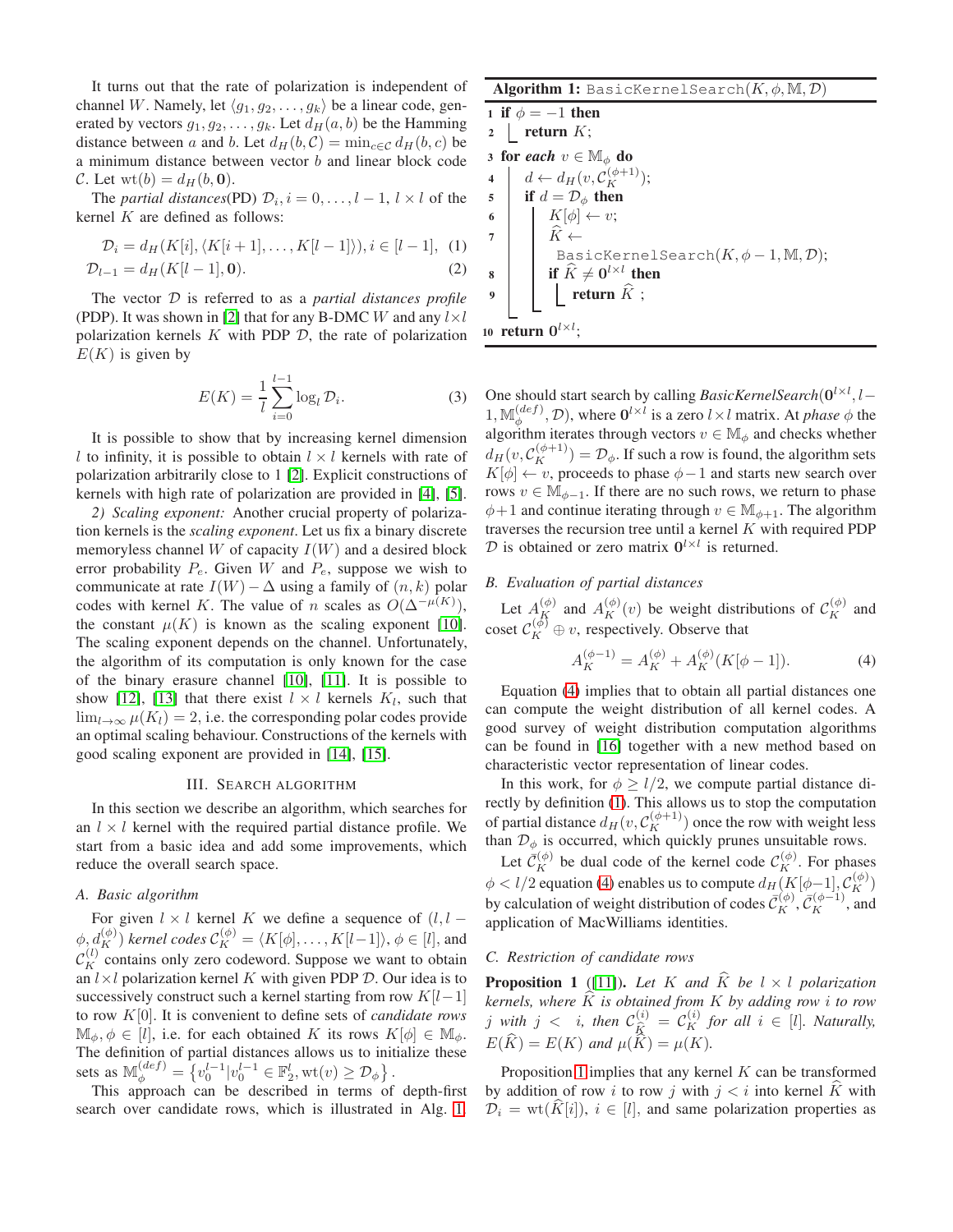K. Therefore, without loss of generality, the sets of candidate rows can be defined as

<span id="page-2-0"></span>
$$
\mathbb{M}_{\phi}^{(r)} = \left\{ v_0^{l-1} | v_0^{l-1} \in \mathbb{F}_2^l, \text{wt}(v) = \mathcal{D}_{\phi} \right\}.
$$
 (5)

Note that one can further restrict  $\mathbb{M}_{\phi}$  to construct more specific kernels, as it was done in [\[14\]](#page-5-13), but in this paper we consider the candidate sets [\(5\)](#page-2-0) only.

Despite the noticeable restriction [\(5\)](#page-2-0) of  $\mathbb{M}_{\phi}$ , function *BasicKernelSearch* is still infeasible for large l. In the next sections we modify this algorithm to reduce the search space.

# *D. Syndrome computation*

Let  $H_K^{(\phi)}$  be a parity-check matrix of the kernel code  $\mathcal{C}_K^{(\phi)}$ . Observe that if vectors  $v$  and  $v'$  are from the same coset, i.e.  $vH_K^{(\phi)} = v'H_K^{(\phi)}$ , then,  $d_H(v, \mathcal{C}_K^{(\phi)}) = d_H(v', \mathcal{C}_K^{(\phi)})$ . At each phase  $\phi$  we propose to store the set  $\mathbb{S}_{\phi}$  of syndromes  $vH_K^{(\phi+1)}$  of cosets  $\mathcal{C}_K^{(\phi+1)} \oplus v$ , for which the partial distance  $d_H(v, C_K^{(\phi+1)})$  has already been computed. Thus, if for some row v' its syndrome  $v'H_K^{(\phi)} \in \mathbb{S}_{\phi}$ , then v' can be skipped in the loop at lines [3-](#page-1-4)[9](#page-1-5) of Alg [1.](#page-1-0)

### *E. Reducing the search space*

Let  $\mathcal{C}_{K,v}^{(\phi)}$  denote the code  $\langle v, K[\phi], \dots, K[l-1] \rangle$ . We say that  $l \times l$  binary polarization kernels K and  $\hat{K}$  are equivalent if there exists an  $l \times l$  permutation matrix P such as  $\hat{K} = KP$ . This definition implies that the kernel codes  $\mathcal{C}_K^{(i)}$  and  $\mathcal{C}_{\hat{K}}^{(i)}$  $\hat{K}^{(i)}$ ,  $i \in$ [*l*], are also equivalent. We propose to compute  $d_H(v', \mathcal{C}_{K}^{(\phi+1)})$ only if code  $\mathcal{C}_{K,v}^{(\phi+1)}$  is not equivalent to *all other* codes  $\mathcal{C}_{\widehat{K},\widehat{v}}^{(\phi)}$ already arisen at phase  $\phi$  of Alg. [1.](#page-1-0)

Unfortunately, to the best of our knowledge, there are no simple algorithms for testing code equivalence. It was shown in [\[17\]](#page-5-16) that code equivalence problem can be reduced to the graph isomorphism problem in polynomial time. The support splitting algorithm [\[18\]](#page-5-17) can be used to find a permutation between equivalent codes. Code equivalence test based on canonical augmentation is proposed in [\[19\]](#page-5-18), [\[20\]](#page-5-19).

The code equivalence problem is hard to decide. Instead of this, we propose to consider the codes  $\mathcal{C}_{K,v}^{(\phi)}$  with unique weight distribution  $A_K^{(\phi+1)}(v)$  of the coset  $\mathcal{C}_K^{(\phi+1)}\oplus v$ . Observe that this distribution can be directly obtained while computing of the partial distance  $d_H(v, \mathcal{C}_K^{(\phi)})$ . Certainly, nonequivalent codes may have the same weight distribution, therefore, if we use this modification, the algorithm is not guaranteed to find a kernel with given PDP even if it exists.

#### *F. Proposed search algorithm*

Alg. [2](#page-2-1) presents a proposed search algorithm for large polarization kernels. One should start search by calling *Ker-* $\textit{nelSearch}(\mathbf{0}^{l \times l}, l-1, \mathbb{M}_{\phi}^{(r)})$  $\phi_p^{(r)}$ ). We assume that the variables K and W are global. We also modified the basic algorithm to collect several polarization kernels with PDP  $D$  into the set  $K$ . This set is used in Section [V.](#page-3-0) The set  $\mathbb{W}_{\phi}$  is a set of weight distributions  $A_K^{(\phi+1)}(v)$ . We used universal hashing [\[21\]](#page-5-20) for efficient comparison of weight distributions.

<span id="page-2-1"></span>Algorithm 2: KernelSearch $(K, \phi, M, \mathcal{D})$ 

1 if  $\phi = -1$  then  $2$  return  $K$ ; 3 Compute check matrix  $H_K^{(\phi)}$ ; 4  $\mathbb{S}_{\phi} \leftarrow \emptyset;$ 5 for *each*  $v \in M_{\phi}$  do 6  $s \leftarrow v \cdot (H_K^{(\phi+1)})^\top; //$  Compute syndrome 7 if  $s \in \mathbb{S}_{\phi}$  then // We already processed this coset <sup>8</sup> continue; <sup>9</sup> else 10  $\Big| \quad \mathbb{S}_{\phi} \leftarrow \mathbb{S}_{\phi} \cup \{s\}$ // Compute partial distance and weight distribution of  $\mathcal{C}_K^{(\phi+1)}\oplus v$ 11  $(d, A_K^{(\phi+1)}(v)) \leftarrow d_H(v, C_K^{(\phi+1)});$ 12 if  $d = \mathcal{D}_{\phi}$  then 13 **if**  $A_K^{(\phi+1)}(v) \in \mathbb{W}_{\phi}$  then // We already processed coset with same  $A_K^{(\phi+1)}(v)$ 14 **continue**; 15 **else** 16  $\mathbb{W}_{\phi} \leftarrow \mathbb{W}_{\phi} \cup \left\{ A_{K}^{(\phi+1)}(v) \right\}$ 17  $K[\phi] \leftarrow v;$ 18  $\begin{bmatrix} \hat{K} & \text{KernelSearch}(K, \phi-1, \mathbb{M}, \mathcal{D}); \end{bmatrix}$ 19 if  $\widehat{K} \neq 0^{l \times l}$  then 20  $\Big|\Big| \begin{array}{c} \infty \ \infty \end{array}$   $\mathbb{K} \leftarrow \mathbb{K} \cup \left\{\widehat{K}\right\}$ 21 return  $0^{l \times l}$ 

### IV. MAXIMIZING RATE OF POLARIZATION

<span id="page-2-4"></span>In this section we describe a method of polarization kernel search, which in many cases improves the lower bound on the maximal rate of polarization  $E_l$  achievable by  $l \times l$  polarization kernel, i.e.  $E_l = \max_{K \in \mathbb{F}_2^{l \times l}} E(K)$ . Lower and upper bounds on  $E_l$  for some l were derived in [\[2\]](#page-5-1), [\[4\]](#page-5-3) and [\[5\]](#page-5-4) together with explicit kernels achieving lower bounds.

# <span id="page-2-3"></span>*A. Search for good partial distance profiles*

According to [\[2,](#page-5-1) Corollary 16], maximization of  $E_l$  can be done by considering only kernels with nondecreasing partial distances, i.e.  $\mathcal{D}_{\phi} \leq \mathcal{D}_{\phi+1}$  for  $\phi \in [l-1]$ .

<span id="page-2-2"></span>Proposition 2 (Minimum Distance and Partial Distance [\[2\]](#page-5-1)). Let  $\mathcal{C}_0$  *be a*  $(n, k, d_0)$  *binary linear code. Let g be an length-n vector with*  $d_H(g, \mathcal{C}_0) = d_2$ *. Let*  $\mathcal{C}_1$  *be the*  $(n, k+1, d_1)$  *linear code obtained by adding the vector g to*  $C_0$ *, i.e.,*  $C_1 = \langle g, C_0 \rangle$ *. Then*  $d_2 = \min(d_0, d_1)$ *.* 

Consider  $l \times l$  kernel K with PDP  $D$ . Proposition [2](#page-2-2) implies that the minimum distance  $d_K^{(\phi)}$  of kernel codes  $\mathcal{C}_K^{(\phi)}$ ,  $\phi \in [l]$  is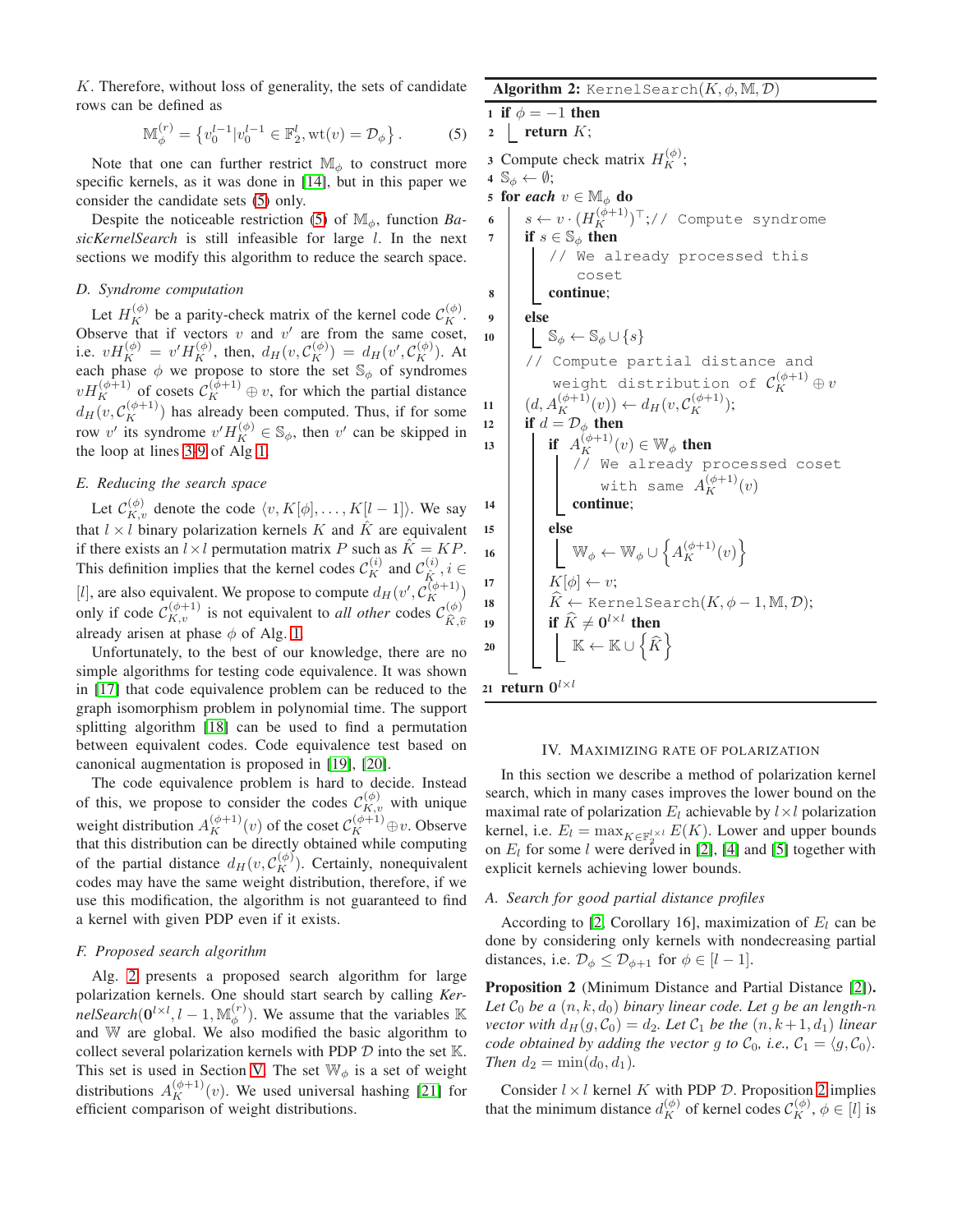TABLE I: Polarization properties of the kernels with the best rate of polarization

<span id="page-3-3"></span>

|                  | [2], E  | [4], E          | Proposed |         |                                                                                |                       |         |  |
|------------------|---------|-----------------|----------|---------|--------------------------------------------------------------------------------|-----------------------|---------|--|
|                  |         |                 | E        | $\mu$   | <b>Partial Distances</b>                                                       | Processing complexity |         |  |
|                  |         |                 |          |         |                                                                                | <b>RTPA</b>           | Viterbi |  |
| 17 <sup>1</sup>  | 0.49175 |                 | 0.49361  | 3.57316 | 4, 5, 6, 7, 8, 8, 8, 8, 16<br>2, 2, 3<br>4.4.<br>Ι.                            | 1250                  | 6938    |  |
| 18 <sup> </sup>  | 0.48968 | 0.49521         | 0.50052  | 3.52842 | 4, 6, 6, 6, 6, 8, 8, 10, 10, 12<br>4.<br>4.                                    | 2946                  | 17414   |  |
| 19               | 0.48742 | 0.49045         | 0.50054  | 3.44434 | 1. 2. 2. 2. 2. 2.<br>4, 4, 6, 6, 6, 8, 8, 8, 10, 10, 16<br>4, 4,               | 5048                  | 17754   |  |
| 20               | 0.49659 |                 | 0.50617  | 3.43827 | 1, 2, 2, 2, 2, 2, 4, 4,<br>4, 4, 6, 6, 8, 8, 8, 8, 8, 8, 12, 16                | 4894                  | 22578   |  |
|                  | 0.48705 | 0.49604         | 0.50868  | 3.37385 | 1, 2, 2, 2, 2, 4, 4, 4, 4, 6, 6, 6, 6, 8, 8, 10, 10, 10, 14, 14                | 10978                 | 39630   |  |
|                  | 0.49445 | 0.501<br>118 II | 0.51181  | 3.3530  | 10, 10, 12, 20<br>4, 4, 4, 4, 6, 6, 6, 6, 8, 8, 8, 10,                         | 18120                 | 70430   |  |
| 23               | 0.50071 | 0.50705         | 0.51213  | 3.37214 | 1, 2, 2, 2, 2, 2,<br>4, 4, 4, 4, 6, 6, 6, 6, 6, 8, 8, 10, 10, 10, 12,<br>14.16 | 17786                 | 67946   |  |
| 24               | 0.50445 | 0.51577         | 0.51577  | 3.3113  | 4, 4, 4, 4, 8, 8, 8, 8, 8, 8, 8, 12, 12, 12, 16, 16<br>2, 4, 4,                | 2828                  | 29782   |  |
| 25               | 0.50040 | 0.50608         | 0.51683  | 3.28057 | 12, 12, 12, 16, 18<br>4, 4, 4, 6, 6, 6, 8, 8, 8, 8, 8, 10,<br>4.<br>4.         | 40566                 | 164943  |  |
| 26 <sup>-1</sup> | 0.50470 |                 | 0.51921  | 3.25551 | 14.24<br>1. 2. 2. 2. 2. 2.<br>4, 4, 4, 4, 4, 6, 6, 6, 6, 8, 8, 8, 10, 10, 10,  | 54848                 | 191819  |  |
|                  | 0.50836 |                 | 0.51935  | 3.27814 | 2, 2, 2, 4, 4, 4, 4, 4, 6, 6, 6, 6, 8, 8, 8, 8, 10, 10, 10, 12, 12, 14, 14, 24 | 93764                 | 327428  |  |

given by  $\min_{\phi \leq i < l} \mathcal{D}_i$ . Let  $d[n, k]$  be a best known minimum distance of  $(n, k)$  linear code [\[22\]](#page-5-21). Thus, we can apply bound  $d[l, l-\phi]$  on kernel codes  $\mathcal{C}_K^{(\phi)}$ , which results in the restriction on partial distance  $\mathcal{D}_{\phi} \leq d[l, l - \phi]$ .

<span id="page-3-1"></span>**Lemma 1.** *([\[5,](#page-5-4) Lemma 4]) Let*  $\mathcal{D}_0, \mathcal{D}_1, \ldots, \mathcal{D}_{l-1}$  *be a nondecreasing partial distance profile of a kernel of size l. If*  $\mathcal{D}_1 = 2$ *, then*  $D_i$  *is even for all*  $i \geq 1$ *.* 

<span id="page-3-2"></span>**Lemma 2.** *([\[5,](#page-5-4) Lemma 5]) Let*  $\mathcal{D}_0, \mathcal{D}_1, \ldots, \mathcal{D}_{l-1}$  *be a nondecreasing partial distance profile of a kernel* K *of size* l*. Then, for*  $0 \le i < l$ , we have  $\sum_{i'=i}^{l} 2^{l-i'} \mathcal{D}_{i'} \le 2^{l-i}l$ .

To improve  $E_l$ , we propose the approach similar to those described in [\[5\]](#page-5-4). Namely, we generate nondecreasing PDPs D with  $\mathcal{D}_{\phi} \leq d[l, l - \phi]$  satisfying Lemmas [1,](#page-3-1) [2,](#page-3-2) and which are LP-valid [\[4\]](#page-5-3). We also require that  $\frac{1}{l} \sum_{i=0}^{l-1} \log_l \mathcal{D}_i$  should be larger than existing lower bounds on  $E_l$ . Then, we run Alg. [2](#page-2-1) for all valid D. Due to the tremendous search space, for some PDP  $D$  the algorithm may not produce a kernel for a long time. In this case, it should be terminated. Nevertheless, during the computer search we observed that if a kernel with given PDP exists, Alg. [2](#page-2-1) often returns it quickly (in a few seconds). This is the advantage of depth-first search, which allows us to perform maximization of  $E_l$ .

### *B. Results*

Table [I](#page-3-3) presents the parameters of the kernels obtained with the proposed approach. The proposed kernels can be found in Appendix, Fig [3.](#page-6-0) It can be seen that the proposed kernels have better rate of polarization compared with the ones proposed in [\[2\]](#page-5-1) and [\[4\]](#page-5-3), except for  $l = 24$ .

We also report the processing complexity (measured as a number of addition and comparison operations) of the proposed kernels for Viterbi-based processing algorithm [\[23\]](#page-5-22) and the recently proposed recursive trellis processing algorithm (RTPA) [\[6\]](#page-5-5), [\[7\]](#page-5-6). It can be seen that the complexity of RTPA is significantly lower compared with Viterbi processing. Note that we did not optimize the processing complexity of the proposed kernels, like it was done in [\[24\]](#page-5-23) to reduce the complexity of Viterbi processing algorithm of BCH kernels.

We did not try to minimize the scaling exponent of the kernels of considered sizes. We conjecture that it can be further decreased.

#### <span id="page-3-0"></span>V. KERNELS WITH LOW PROCESSING COMPLEXITY

Although the polarization kernels from Table [I](#page-3-3) have excellent polarization properties, their practical usage is limited due to the tremendous processing complexity. We propose to consider polarization kernels with degraded polarization properties and non-monotonic partial distances. This is motivated by fact that the trellis state complexity of an  $(n, k, d)$  linear code is lower bounded. That is, by degrading the rate of polarization and permuting the partial distances we reduce the minimal distance of the corresponding kernel codes, thus reducing the lower bound on trellis state complexity. For example, such kernels of size 16 and 32 were proposed in [\[14\]](#page-5-13) and [\[25\]](#page-5-24).

We propose to use the algorithm given in Section [IV-A](#page-2-3) to obtain several PDPs corresponding to a reduced rate of polarization. Then we permute some PDP entries and try to construct the corresponding kernels using Alg. [2.](#page-2-1)

The results of complexity minimization are presented in Table [II.](#page-4-0) The proposed kernels can be found in Appendix, Fig [4.](#page-7-0) It can be seen that by degrading polarization properties we can significantly reduce the processing complexity. For instance,  $E(K_{27}^*) = 0.51935$  and its RTPA complexity is 93764 operations, whereas  $E(K_{27}) = 0.49720$  and its processing complexity is 998 operations, which is 94 times lower.

# VI. NUMERIC RESULTS

Several mixed-kernel (MK) polar subcodes with obtained kernels were constructed. Their performance was investigated for the case of AWGN channel with BPSK modulation. The sets of frozen symbols were obtained by the method proposed in [\[26\]](#page-5-25). For MK polar subcodes we used different order of kernels and present the results for the best one.

Fig. [1](#page-4-1) illustrates the performance of different (768, 384) polar codes decoded by successive cancellation list (SCL) algorithm  $[27]$  with list size L. We report the results for randomized MK polar subcodes [\[28\]](#page-5-27), [\[26\]](#page-5-25) with the proposed  $K_{24}$  and  $K_{24}^*$  kernels,  $2^t \times 2^t$  Arikan matrix  $F_t = \left(\begin{matrix} 1 & 0 \\ 1 & 1 \end{matrix}\right)^{\otimes t}$ . and  $3 \times 3$  kernel  $T_3$  introduced in [\[9\]](#page-5-8). We also include the results for descending (DES) asymmetric construction with 16 bit CRC [\[29\]](#page-5-28) and improved hybrid design [\[30\]](#page-5-29) of MK polar codes together with the performance of randomized chained polar subcodes [\[31\]](#page-5-30). It can be seen that polar codes with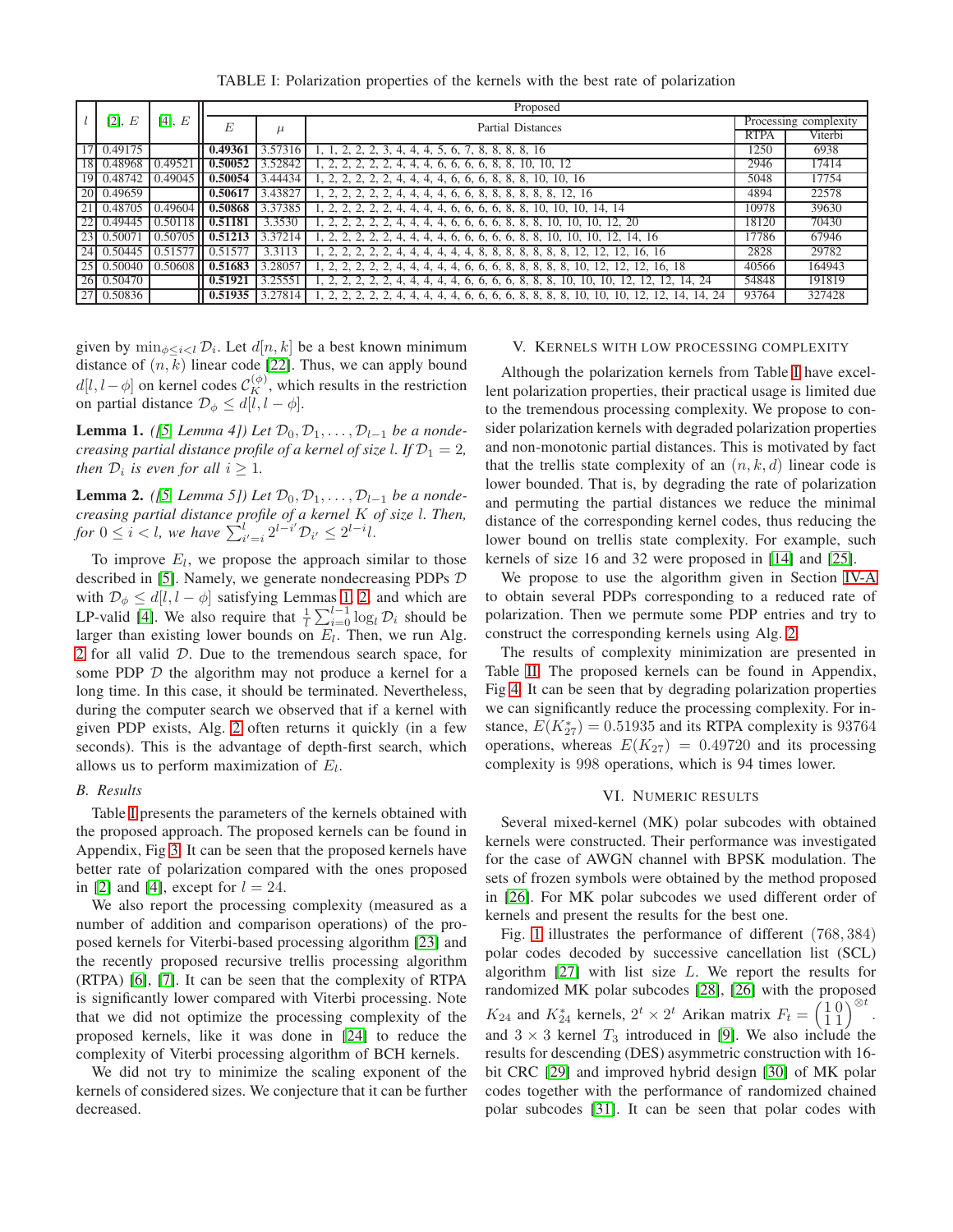TABLE II: Polarization properties of kernels which admit low complexity processing

<span id="page-4-0"></span>

| E          |          | Partial distances                                     | Processing complexity |         |
|------------|----------|-------------------------------------------------------|-----------------------|---------|
|            |          |                                                       | <b>RTPA</b>           | Viterbi |
| 18 0.4952  | 3.64809  | . 8. 8. 16<br>4, 6, 4, 6,                             | 1000                  | 6507    |
| 20 0.49943 | 3.64931  | 8, 8, 16                                              | 478                   | 5632    |
| 24 0.50291 | 3.61903  | 12, 12, 8, 16, 16                                     | 365                   | 6320    |
| 27 0.49720 | 3.765961 | 10, 12, 4, 4, 8, 8, 12, 12, 8, 16, 16<br>6.8.8.<br>4. | 998                   | 14905   |
| 32 0.52194 | 3.421    | 16, 8, 16, 8, 16, 16, 32<br>6, 8.<br>16.              | 526                   | 13608   |

<span id="page-4-1"></span>

Fig. 1: Performance of (768, 384) polar codes

 $F_5 \otimes K_{24}$  polarizing transform under SCL decoding with  $L = 8$ outperforms chained and  $T_3 \otimes F_8$  polar subcodes, asymmetric DES and hybrid construction under SCL with the same list size. Moreover, it provides almost the same performance as chained polar subcode decoded with  $L = 16$ . Observe that despite of having degraded polarization properties (compared with  $K_{24}^*$  kernel), kernel  $K_{24}$  still provides a noticeable performance gain compared with other code constructions.

It can be seen that due to excellent polarization properties of  $K_{24}^*$ , MK polar code with  $K_{24}^* \otimes F_5$  under SCL with  $L = 4$ provides the same performance as  $F_5 \otimes K_{24}$  with  $L = 8$ .

<span id="page-4-2"></span>

Fig. 2: Performance of (1944, 972) polar codes

Fig. [2](#page-4-2) presents the performance of various (1944, 972) polar codes. It can be seen that polar subcode with  $K_{18} \otimes F_2 \otimes K_{27}$ 

polarizing transform under SCL decoding with  $L = 4$  provides significant performance gain compared to MK polar subcode with  $F_3 \otimes T_3^{\otimes 5}$  polarizing transform and hybrid design with 8-bit CRC [\[9\]](#page-5-8). Moreover,  $K_{18} \otimes F_2 \otimes K_{27}$  polar subcode with  $L = 8$  has the same performance as shortened polar subcode decoded with  $L = 16$ . We should also point out that despite of  $E(K_{18}) < 0.5$  and  $E(K_{27}) < 0.5$ , the resulting code achieves significant performance gain compared with shortened polar code with  $F_{11}$  having  $E(F_{11}) = 0.5$ . In addition, we conjecture that polarization properties of kernels with different size can not be properly compared. That is, kernels K with  $l \neq 2^t$  and even  $E(K) < 0.5$  should be studied and can be considered in mixed kernel polar codes.

More results on performance and complexity comparison of polar codes with the proposed kernels can be found in [\[6\]](#page-5-5).

#### VII. CONCLUSION AND OPEN PROBLEMS

In this paper a novel search method for large polarization kernels with given partial distance profile was proposed. This algorithm is based on depth-first search over sets of candidate rows. The proposed algorithm was used to improve lower bounds on the maximal rate of polarization of sizes  $17 < l < 27$ .

We also demonstrated application of the proposed method for finding kernels which admit low complexity processing by the recursive trellis processing algorithm. Numerical results demonstrate the advantage of polar codes with the obtained kernels compared with shortened polar codes with Arikan kernel and polar codes with small kernels.

In the following we outline multiple open problems with large kernels:

- *Tight bounds on partial distances.* There is a significant gap between lower and upper bounds on  $E_l$  for large l. Moreover, we have almost no bounds for non-monotonic partial distances, except LP bounds.
- The problem of *scaling exponent minimization* remains unsolved. It is unknown whether the proposed method can be extended to explicitly solve it.
- *Processing complexity.* For some PDP the proposed algorithm can produce kernels which admit low complexity processing by RTPA. However, we do not know how to explicitly minimize a processing complexity for kernels with given PDP.

### ACKNOWLEDGEMENT

This work is partially supported by the Ministry of Science and Higher Education of Russian Federation, passport of goszadanie no. 2019-0898.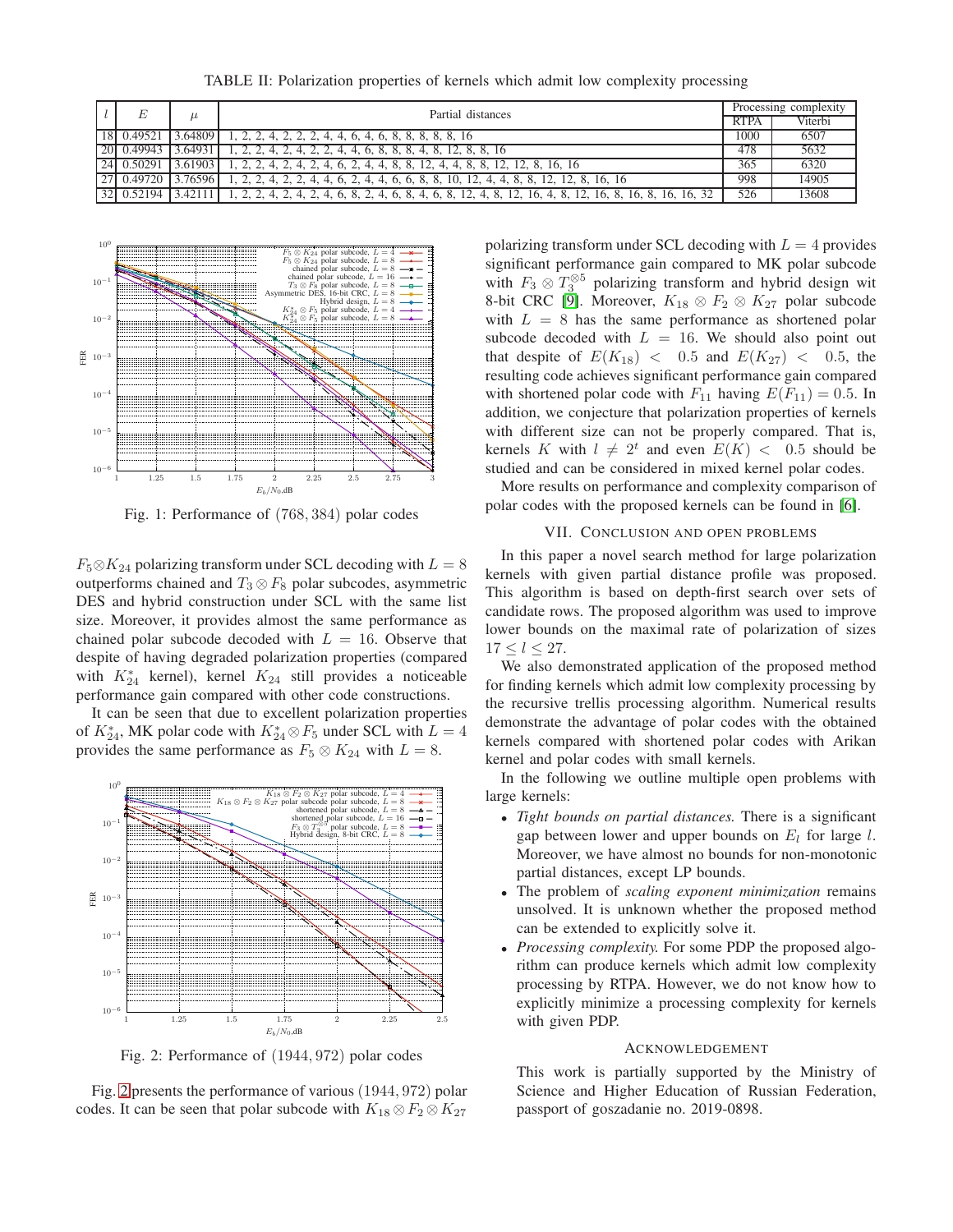# APPENDIX

Fig. [3](#page-6-0) presents polarization kernels with the best rate of polarization, obtained in Section [IV.](#page-2-4) Fig. [4](#page-7-0) presents polarization kernels which admit low complexity processing, obtained in Section [V.](#page-3-0)

#### **REFERENCES**

- <span id="page-5-0"></span>[1] E. Arıkan, "Channel polarization: A method for constructing capacityachieving codes for symmetric binary-input memoryless channels," *IEEE Transactions on Information Theory*, vol. 55, no. 7, pp. 3051–3073, July 2009.
- <span id="page-5-1"></span>[2] S. B. Korada, E. Sasoglu, and R. Urbanke, "Polar codes: Characterization of exponent, bounds, and constructions," *IEEE Transactions on Information Theory*, vol. 56, no. 12, pp. 6253–6264, December 2010.
- <span id="page-5-2"></span>[3] A. Fazeli, S. H. Hassani, M. Mondelli, and A. Vardy, "Binary linear codes with optimal scaling: Polar codes with large kernels," in *Proceedings of IEEE Information Theory Workshop*, 2018.
- <span id="page-5-3"></span>[4] N. Presman, O. Shapira, S. Litsyn, T. Etzion, and A. Vardy, "Binary polarization kernels from code decompositions," *IEEE Transactions On Information Theory*, vol. 61, no. 5, May 2015.
- <span id="page-5-4"></span>[5] H.-P. Lin, S. Lin, and K. A. Abdel-Ghaffar, "Linear and nonlinear binary kernels of polar codes of small dimensions with maximum exponents, *IEEE Transactions On Information Theory*, vol. 61, no. 10, October 2015.
- <span id="page-5-5"></span>[6] P. Trifonov, "Recursive trellis processing of large polarization kernels," in *Proceedings of IEEE International Symposium on Information Theory*, 2021.
- <span id="page-5-6"></span>[7] ——, "Trellis-based decoding techniques for polar codes with large kernels," in *Proceedings of IEEE Information Theory Workshop*, 2019, invited paper.
- <span id="page-5-7"></span>[8] N. Presman, O. Shapira, and S. Litsyn, "Mixed-kernels constructions of polar codes," *IEEE Journal on Selected Areas in Communications*, vol. 34, no. 2, pp. 239–253, Feb 2016.
- <span id="page-5-8"></span>[9] V. Bioglio, F. Gabry, I. Land, and J. C. Belfiore, "Multi-kernel polar codes: Concept and design principles," *IEEE Transactions on Communications*, vol. 68, no. 9, pp. 5350–5362, 2020.
- <span id="page-5-9"></span>[10] S. H. Hassani, K. Alishahi, and R. Urbanke, "Finite-length scaling for polar codes," *IEEE Transactions On Information Theory*, vol. 60, no. 10, October 2014.
- <span id="page-5-10"></span>[11] A. Fazeli and A. Vardy, "On the scaling exponent of binary polarization kernels," in *Proceedings of 52nd Annual Allerton Conference on Communication, Control and Computing*, 2014, pp. 797 – 804.
- <span id="page-5-11"></span>[12] H. Pfister and R. Urbanke, "Near-optimal finite-length scaling for polar codes over large alphabets," in *Proceedings of IEEE International Symposium on Information Theory*, 2016.
- <span id="page-5-21"></span>[22] M. Grassl, "Bounds on the minimum distance of linear codes and quantum codes," Online available at [http://www.codetables.de,](http://www.codetables.de) 2007, accessed on 2021-01-21.
- <span id="page-5-12"></span>[13] A. Fazeli, H. Hassani, M. Mondelli, and A. Vardy, "Binary linear codes with optimal scaling: Polar codes with large kernels," *IEEE Transactions on Information Theory*, 2021.
- <span id="page-5-13"></span>[14] G. Trofimiuk and P. Trifonov, "Construction of binary polarization kernels for low complexity window processing," in *Proceedings of IEEE Information Theory Workshop*, 2019.
- <span id="page-5-14"></span>[15] H. Yao, A. Fazeli, and A. Vardy, "Explicit polar codes with small scaling exponent," in *Proceedings of IEEE International Symposium on Information Theory*, 2019.
- <span id="page-5-15"></span>[16] I. Bouyukliev, S. Bouyuklieva, T. Maruta, and P. Piperkov, "Characteristic vector and weight distribution of a linear code," *Cryptography and Communications*, vol. 46, no. 4, pp. 1936–2455, 2020.
- <span id="page-5-16"></span>[17] E. Petrank and R. M. Roth, "Is code equivalence easy to decide?" *IEEE Transactions on Information Theory*, vol. 43, no. 5, pp. 1602–1604, 1997.
- <span id="page-5-17"></span>[18] N. Sendrier, "Finding the permutation between equivalent linear codes: the support splitting algorithm," *IEEE Transactions on Information Theory*, vol. 46, no. 4, pp. 1193–1203, 2000.
- <span id="page-5-18"></span>[19] I. G. Bouyukliev, "About the code equivalence," *Advances in Coding Theory and Cryptography*, pp. 126–151.
- <span id="page-5-19"></span>[20] I. Bouyukliev, S. Bouyuklieva, and S. Kurz, "Computer classification of linear codes," [arXiv:2002.07826,](http://arxiv.org/abs/2002.07826) 2020.
- <span id="page-5-20"></span>[21] M. Thorup, "High speed hashing for integers and strings," [arXiv:1504.06804,](http://arxiv.org/abs/1504.06804) 2020.
- <span id="page-5-22"></span>[23] H. Griesser and V. R. Sidorenko, "A posteriory probability decoding of nonsystematically encoded block codes," *Problems of Information Transmission*, vol. 38, no. 3, 2002.
- <span id="page-5-23"></span>[24] E. Moskovskaya and P. Trifonov, "Design of BCH polarization kernels with reduced processing complexity," *IEEE Communications Letters*, vol. 24, no. 7, pp. 1383–1386, July 2020.
- <span id="page-5-24"></span>[25] G. Trofimiuk and P. Trifonov, "Window processing of binary polarization kernels," *IEEE Transactions on Communications*, 2021, to appear.
- <span id="page-5-25"></span>[26] P. Trifonov, "On construction of polar subcodes with large kernels," in *Proceedings of IEEE International Symposium on Information Theory*, Paris, France, 2019.
- <span id="page-5-26"></span>[27] I. Tal and A. Vardy, "List decoding of polar codes," *IEEE Transactions On Information Theory*, vol. 61, no. 5, pp. 2213–2226, May 2015.
- <span id="page-5-27"></span>[28] P. Trifonov and G. Trofimiuk, "A randomized construction of polar subcodes," in *Proceedings of IEEE International Symposium on Information Theory*. Aachen, Germany: IEEE, 2017, pp. 1863–1867.
- <span id="page-5-28"></span>[29] A. Cavatassi, T. Tonnellier, and W. J. Gross, "Asymmetric construction of low-latency and length-flexible polar codes," in *ICC 2019 - 2019 IEEE International Conference on Communications (ICC)*, 2019, pp. 1–6.
- <span id="page-5-29"></span>[30] V. Bioglio, I. Land, and C. Condo, "Improved hybrid design of polar codes and multi-kernel polar codes," in *2019 IEEE International Symposium on Information Theory (ISIT)*, 2019, pp. 1947–1951.
- <span id="page-5-30"></span>[31] P. Trifonov, "Randomized chained polar subcodes," in *Proceedings of IEEE Wireless Communications and Networking Conference Workshops*. Barcelona, Spain: IEEE, 2018, pp. 292–297.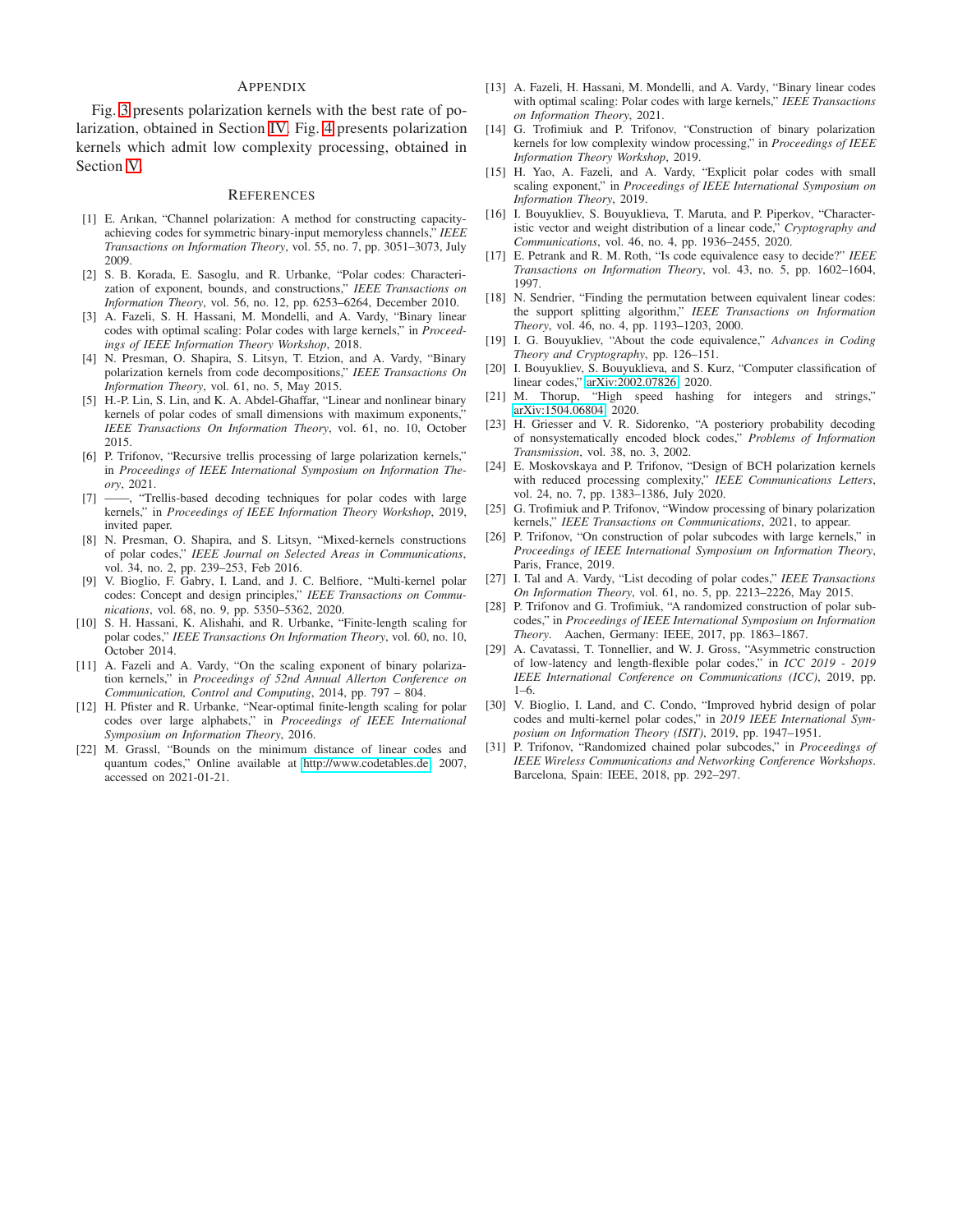<span id="page-6-0"></span>

Fig. 3: Polarization kernels with the best rate of polarization